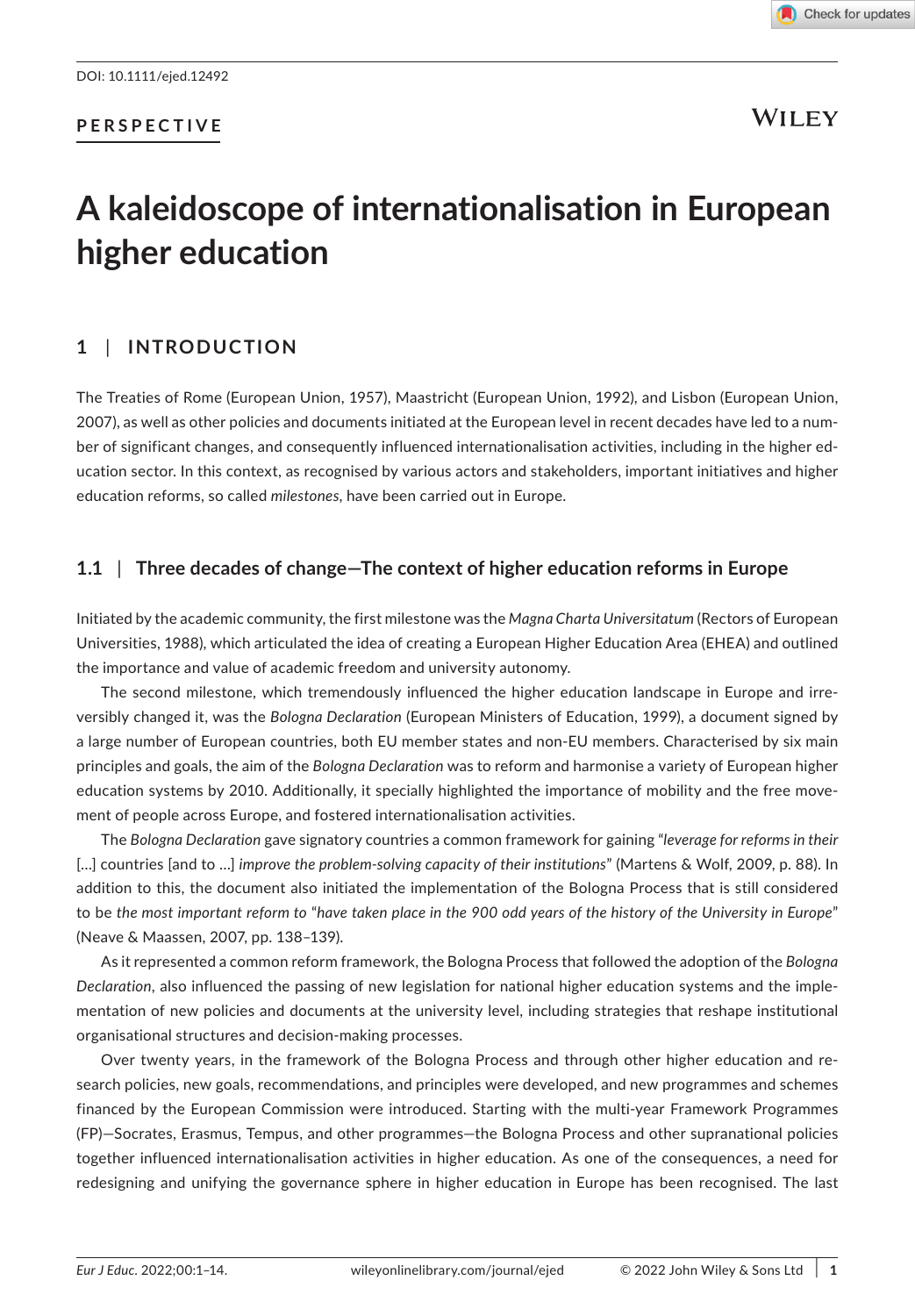initiative, the European University Initiative (2017), which was focused directly on higher education, was aimed at bringing Europeans together and increasing the international competitiveness of European higher education.

A long-lasting impact of the Bologna Process is the variety of implementation models created at national levels. Indeed, very different higher education reforms have been carried out in different national contexts more or less committed to the adaptation of their higher education systems to Bologna principles. While some countries passed through several partial reforms and upgraded higher education policies at the national and institutional levels, others remain critical of prevailing higher education policies and perceive the Bologna Process to be a major cause of slow development and segmented adoption of changes—including changes in the governance model. Although the Bologna Process was supposed to end by 2010, the wave of financial and economic crises across the world since 2007, as well as other factors, prolonged its full implementation in parts of Europe, due to different political, social, and economic contexts of governments.

Additionally, besides the Bologna Process, globalisation is a powerful force that changed higher education in Europe and worldwide. The literature offers an array of globalisation definitions and scholars have analysed three waves of globalisation (Held et al., 2003). Defined as "*a growing magnitude or intensity of global flows such that states and societies become increasingly enmeshed in worldwide systems and networks of interaction*" (Held & McGrew, 2000, p. 3) the last wave of globalisation accelerated in higher education the development of new technologies, communication and exchange of knowledge, experiences, and ideas among students, faculty, and administrative staff; and fostered competition at individual, institutional, and regional levels, as well as globally.

#### **1.2** | **Historical paths of European universities**

The history of the university as an institution is a very long one. The University of Bologna, perceived as the oldest university, was established in 1088 as a research institution by a guild of students (University of Bologna, 2021). The University of Bologna presents a certain *ideal type*, that of the medieval era university, and provides an exemplar model of the historical European university. Its foundation was followed by universities such as Oxford, Salamanca, Cambridge, Padua, and Coimbra. Arising from their traditional autonomy in research and in creating their curricula, universities as institutions have always presented a certain *free zone* for scientists and students who travelled from one university centre to another across Europe. This represented an early form of internationalisation (Ridder-Symoens, 1992).

Collaboration among researchers from different universities, as well as the mobility of individual students and prominent scientists for the purpose of further learning and research, foreshadowed the importance of internationalisation (Knight & De Wit, 1995). Medieval Europe defined by a common religion with Latin as the academic language, and by a commitment to the teaching and testing of knowledge (Neave, 1997), is considered to be a forerunner of today's EHEA, in which English has replaced Latin as a kind of *lingua franca* (De Wit & Hunter, 2015a). Consequently, it is not surprising that thinking today is still led by those "*universities that have been among the most 'globalised' institutions*" (Marginson & Considine, 2000, p. 8).

The development of universities as modern institutions during the eighteenth and nineteenth centuries was inextricably linked to the formation of nation-states (De Wit, 2002) and was also the result of industrialisation. In terms of governance, two models that tremendously influenced the development of the university as an institution were the Humboldt University in Germany (1810) and the American research university, that is, the 'multiversity' (a model initiated in the late nineteenth century) (Kerr, 2001). Due to excellent universities which developed doctoral studies, "*by the end of the 19th century, already 10,000 Americans had studied in Germany*" (Powell, 2010, p. 16 cited in Finger, 2011, p. 7). The introduction of national languages in teaching and a general decline in interest in studying abroad affected change in the missions of European universities that were strongly oriented towards the development of national identity and the foundation of strong scientific centres, such as Vienna, Prague,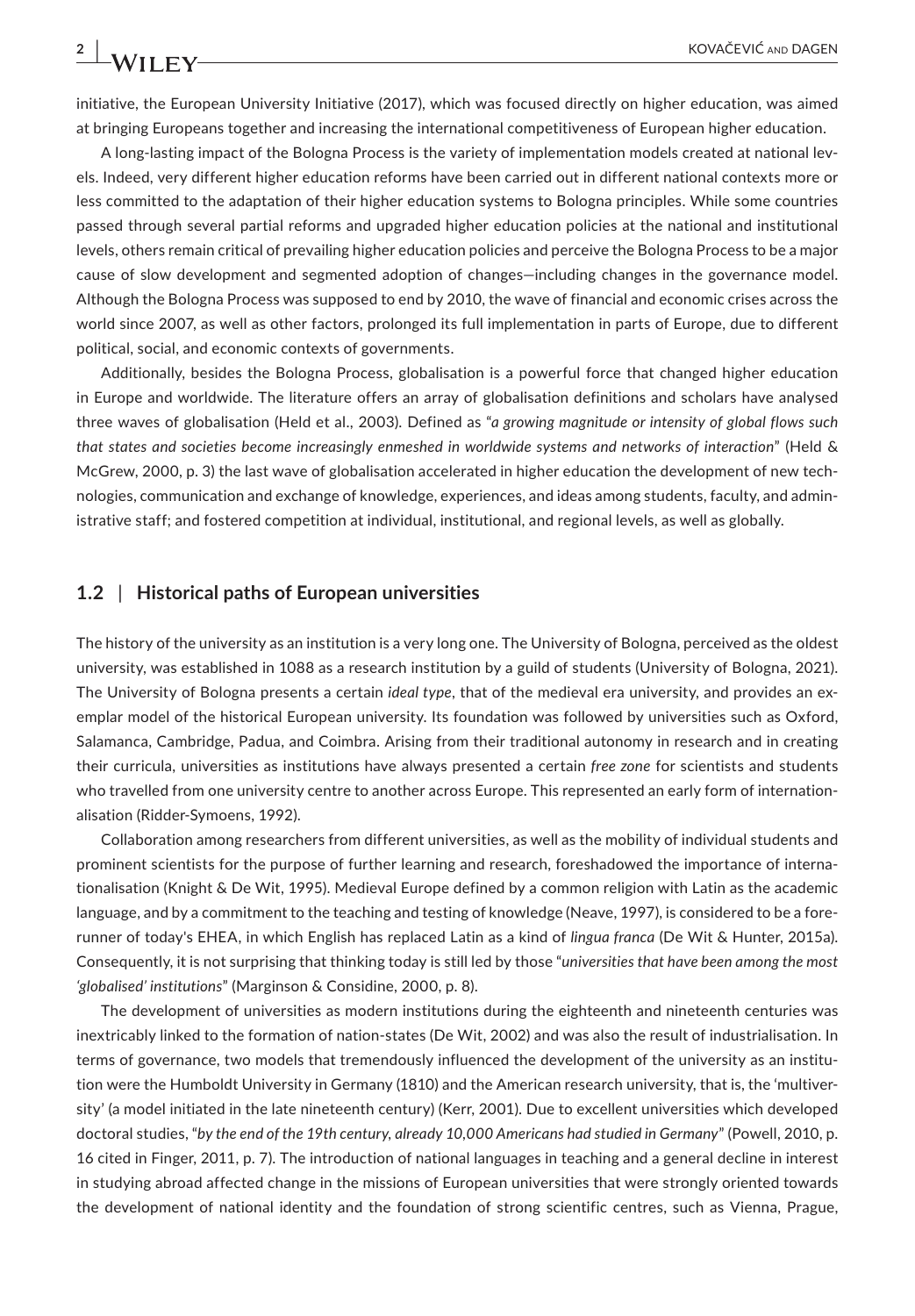Berlin, and Paris. Still, the Humboldtian university model that accelerated the development of research centres of excellence in Germany in the nineteenth century was attracting

[...] a large number of researchers, not only from other European countries but also from the United States and Japan [who] travelled to Germany—later to transfer the Germanic tradition of a research university and its mode of knowledge production to their own national institutions, at least up until the outbreak of the First World War. (Kim, 2009, p. 390; see also Clark, 1983; Tanaka, 2005)

The twentieth century, and especially the period between the two World Wars, re-focused the internationalisation and mobility concept in higher education through the development of various soft-power models (such as the establishment of Deutscher Akademischer Austauschdienst, DAAD, in Germany and the British Council in Great Britain). This trend was further strengthened after the end of World War II by the establishment of programmes such as the Fulbright (1946) and Humboldt (1953) fellowships, which supported the exchange of scholars across the globe. Internationalisation in higher education gained special momentum during the Cold War, when the United States launched programmes in the field of foreign language studies, which was a form of technical assistance in building the capacity of developing European countries after the Second World War (De Wit & Hunter, 2015b).

## **1.3** | **Present challenges of European universities**

Due to powerful globalisation forces that affect higher education, together with supranational higher education and research policies, European universities have encountered new challenges brought on by changes in the higher education landscape. In the creation of new policies and strategies, and in reconsidering their missions and goals, universities have had to take into account the following effects of the new higher education setting.

First, due to the new policies and programmes created and financed at the EU level, an inter-governmental approach of *soft-law* policymaking in higher education gradually came under the indirect influence of a *European community-method* by the introduction of new directives and policies that tackle higher education (Fink-Hafner & Dagen, 2017). Second, as a result of these changes, higher education systems and higher education institutions passed through an extensive process of adaptation and continuous transformation of their purpose and mission, strategies and policies, and organisational and governance models. Besides globalisation, internationalisation, and Europeanisation, growing competition and marketisation contributed to extensive changes in the social surroundings in which European public universities operate. Third, apart from the Bologna Process, the newly perceived necessity to be globalised and internationalised and to be recognised for their quality, strengths, and special niches have motivated universities to follow new programmes and schemes initiated at the European and global levels and to design and develop a high number of excellent activities in different areas of functioning, including the creation of new areas of specialisation. Motivated by expectations for good rankings by internal and external stakeholders, universities had to turn to the creation of policies that adapt to the competitive surroundings which include the reduction of what are perceived as less successful activities—and carry out a rapid transformation and modernisation. Fourth, the purpose of higher education has changed in the new social surroundings. While society still proclaims its ongoing and ever-expanding need for highly educated people who can create new knowledge, high unemployment rates in some European countries show that an academic degree is no longer a guarantee for a good job, nor even for employment in general. More and more young talents and holders of PhD degrees go abroad searching for employment, often moving from Eastern European countries to the West, since whole sectors of national economies are not prepared to recognise them in their own countries, which contributes to *brain-drain*. Fifth, as the variety of stakeholders who take part in higher education is increasing and responsibilities are changing at every level, formal and informal relations among different actors who have contributed to the new higher education landscape in Europe require different university actions.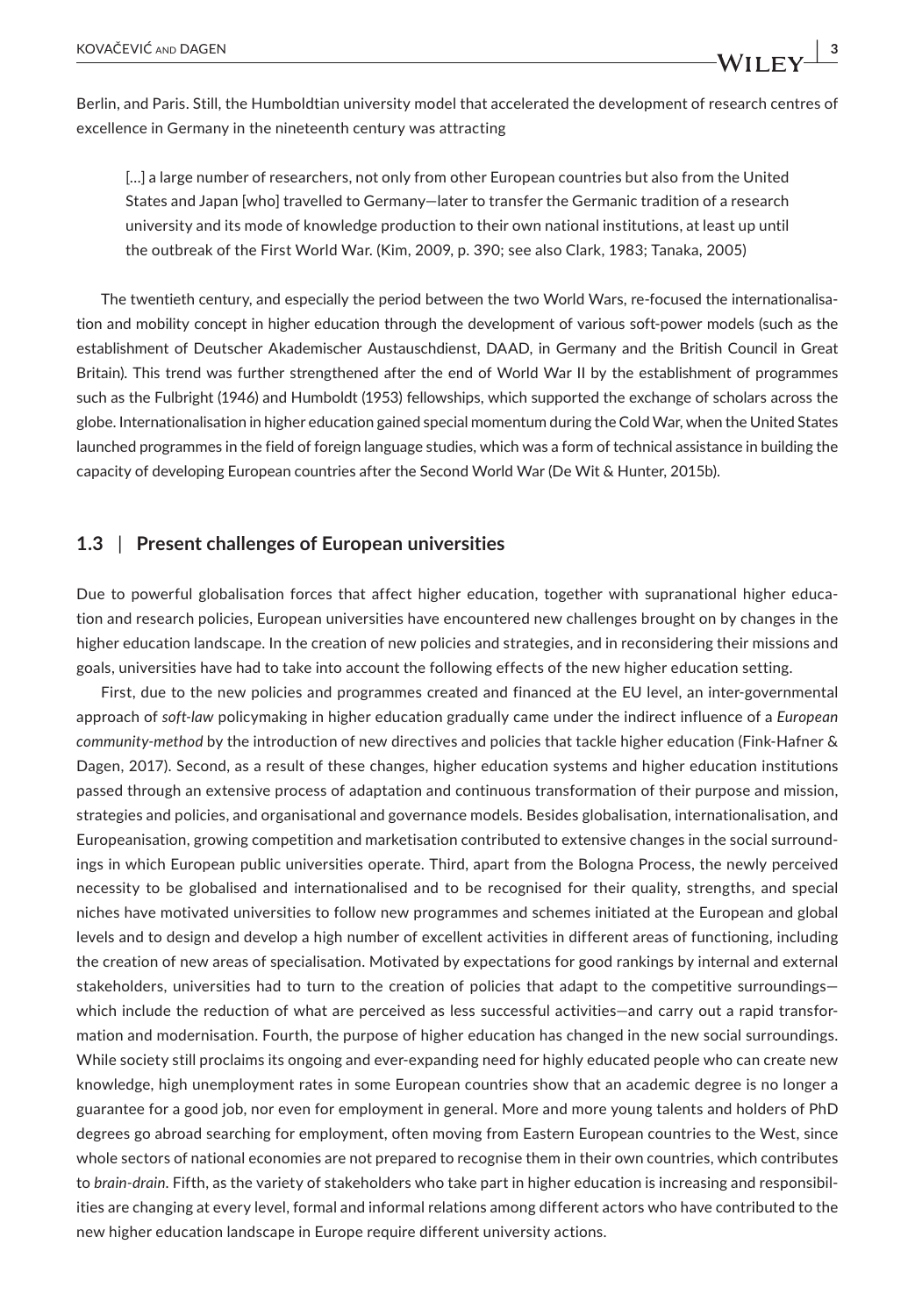Europe as a relevant world region, is facing the necessity to be more competitive, especially in relation to the rapid development of higher education in India and China and globally recognised universities in the United States and Asia. Therefore, the search for young talent, competitiveness in getting research funds and grants (both at the European and global level) and the transformation of the university as an institution, have intensified and have fostered the implementation of new strategies and activities, for which the further professionalisation of administrative and support systems is needed, as well as the further development of highly skilled professionals for specific areas of work in higher education. Furthermore, due to the impacts of the global financial crisis that started in 2007, some countries reduced public funding for universities, which directly influenced education in general and encouraged the revision of university mission statements and strategies. Economic dimensions and labour market needs became more important—at supranational, national, and institutional levels—and some universities recognised internationalisation as a key strategical niche. In order to adjust successfully to new circumstances and demands, universities are faced with the need to develop adequate governance models.

## **2** | **THE AIM OF THIS PAPER**

Based on an analysis of the literature, this perspective paper considers internationalisation as a powerful force that stands at the disposition of universities, giving them the opportunity to adapt to ongoing change in their surroundings. With a kaleidoscope of multiple lenses, internationalisation is analysed as a process that has different roles in the transformation of universities and which therefore might be used for meeting institutional strategic goals or for creating different policy effects.

While previous research has focused on the analysis of internationalisation policies and practices, fewer studies have analysed the various roles of internationalisation in university governance and its transformation processes. Therefore, in this perspective paper, internationalisation is observed through its various roles in higher education: as an element for the development of university policies; as a driving force that might be used in the development of new governance forms and models; as a trigger for institutional change; and as a tool for overcoming social needs and challenges.

## **3** | **DISCUSSION**

According to Neave and Maassen (2007), three elements have significantly influenced changes in European higher education systems and universities. The first of these elements are changes related to a reduction in the role of the university, especially as a carrier of European humanism and in the creation of European civil society. The second element consists in changes related to the need for developing new professional skills and ethical principles, as well as the need to strengthen the technical competencies of students, which has forced universities to reform study programmes and to broaden their activities in different fields. The third element is the development of information and communication technologies, which has accelerated inter-connectedness due to the impact of globalisation and has required European public universities to transform themselves from a traditional model into modern higher education institutions, ready for challenges brought about by the new millennium. A fourth element, as we see it, is the tremendous growth of various initiatives and activities in the field of internationalisation at all levels, which some higher education institutions now see as a new broad policy area to develop.

As a concept, internationalisation in higher education has slowly come into focus since the 1970s (e.g., De Wit, 1993; Harari, 1972; Knight, 1994; Van der Wende, 1997), and from the 2000s it became more and more present in the academic literature. Internationalisation causes much discussion among scholars, especially when debating the linkages between internationalisation and globalisation, and, less frequently, between internationalisation and Europeanisation (e.g., Altbach et al., 2009; De Wit, 2002; Knight, 2003; Marginson & Van der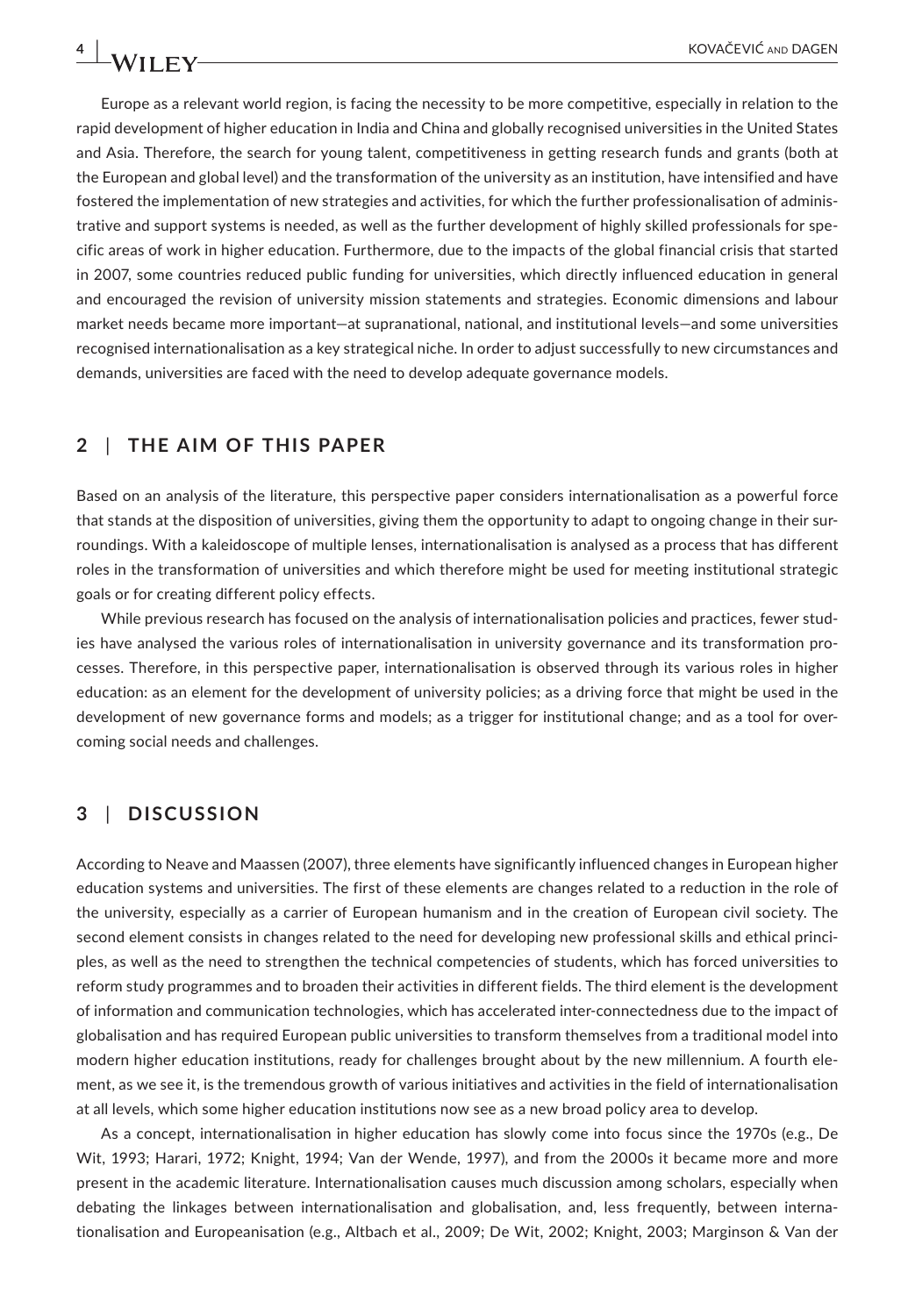Wende, 2007; Scott, 1998; Teichler, 2004). In reality, internationalisation takes different forms, with varying intensity and motivations; there is no consensus on how the term should be understood. Differences among scholars and stakeholders are caused by a mix of different factors, including, for example, academic contexts and institutional environment, academic milieu and discipline, the position of individuals within academia, geographical positions of countries, regional and/or national contexts, historical traditions and development levels of

higher education systems, and the particular characteristics of specific higher education institutions (e.g., Dagen & Fink-Hafner, 2019; Seeber et al., 2016). Internationalisation is implemented for different purposes and with different goals in various parts of the world, and with instruments that sometimes favour larger countries with more resources and capacities.

In this paper, we use a recent definition in which internationalisation is considered to be one aspect of globalisation in higher education: "*a steerable process of greater cooperation and cross-border formal relations between states, institutions and organisations in higher education, which includes an international and/or global dimension in the teaching, research, service functions, purpose and delivery of higher education*" (Dagen et al., 2019, pp. 653–654). Accordingly, internationalisation is an important process that influences overall institutional functioning, it has a direct impact on university governance on one hand, and a significant effect at the operational level and on dayto-day management on the other. We see both top-down and bottom-up processes to be of equal importance, as all the stakeholders need to contribute and play their part for internationalisation to take place.

#### **3.1** | **Internationalisation—An important element of modern institutional policy**

Contrary to the individual approach that was characteristic of higher education institutions before the Bologna Process, new institutional top-down internationalisation policies include students and both academic and nonacademic staff, and tackle all segments of the university. Institutionalised schemes and strategically developed concepts of internationalisation, with specific goals, instruments, and outcomes, have become a primary interest of university management in recent years. Consequently, internationalisation puts forward new organisational and governance models and strengthens the need for a new generation of university leaders—rectors, university presidents and university management.

As internationalisation is present today in all aspects of university life and activity, national governments and higher education institutions worldwide create strategic documents related to internationalisation. However, implementation sometimes remains superficial. In some cases, strategic documents can be perceived only as a list of good *intentions*, without sufficient management focus or capacity for implementation. While some higher education institutions focus strongly on internationalisation policies and prioritise internationalisation goals and activities, others do not fully recognise the developmental capacity for internationalisation, and therefore, there is little strategic linking of the different segments related to the broad concept of internationalisation.

Internationalisation in a modern university requires a high level of performance synchronisation among all stakeholders, where each needs to be well acquainted with their roles and responsibilities. And last, but by no means least, to achieve a high performing institution in which internationalisation is a relevant function, it is not enough to have internationally active and motivated academic staff. Professional staff that can assure adequate support across the whole institution and for a variety of stakeholders is also needed.

#### **3.2** | **Internationalisation—A driving force in university governance**

Historically, universities have had to adapt to changes in their surroundings. Changes due to "*industrial, democratic and scientific revolutions and the development of the nation state*" (Olsen, 2007, p. 45) largely influenced the development of universities as institutions. The transformation of the traditional university into a modern higher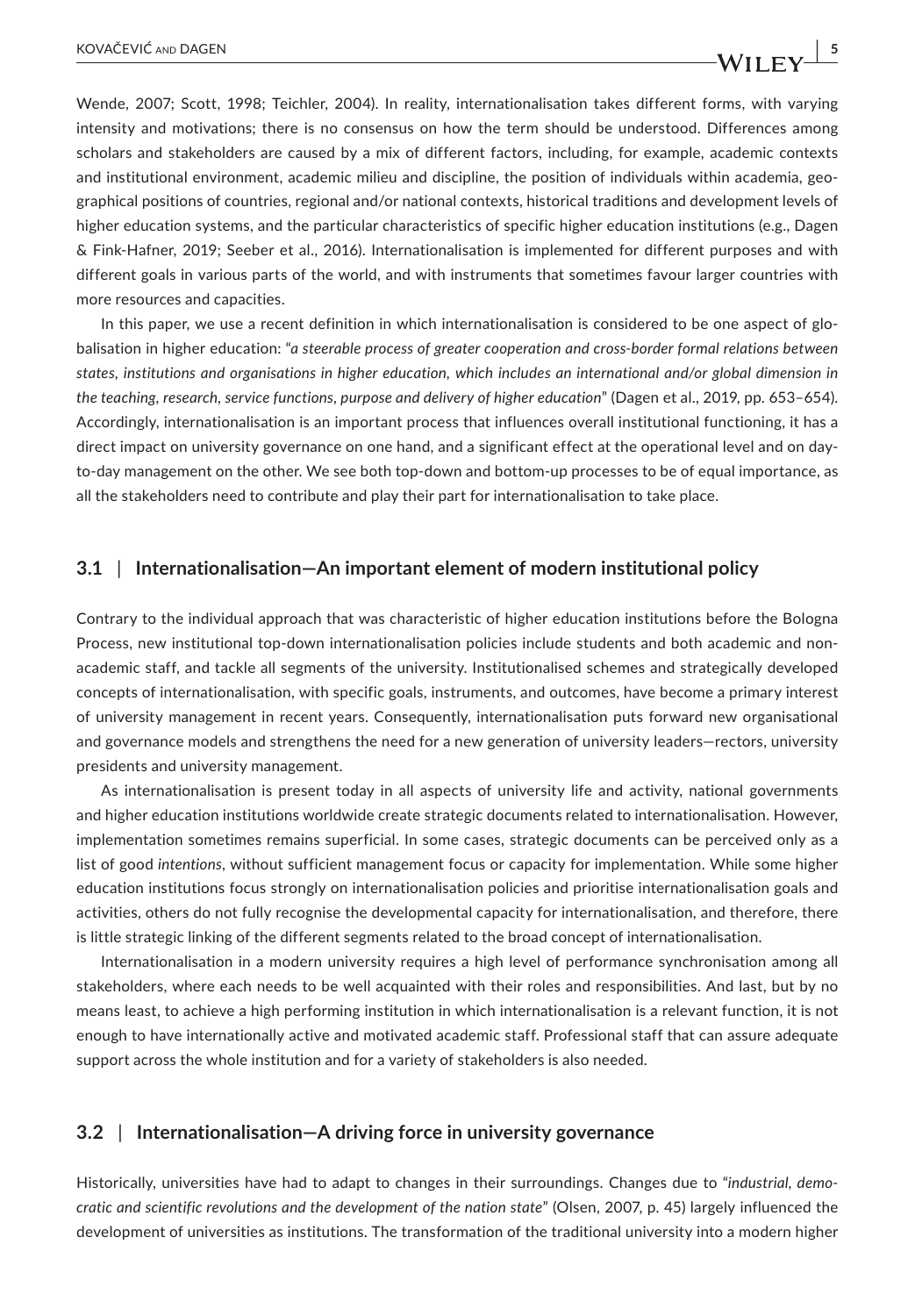education institution in Europe was fostered by the impact of various effects and processes that include the gradual massification of higher education and the welfare state policies established in many European countries in the 1960s. The Bologna Process was one of the milestones in the higher education reform process in Europe, there were also other higher education and research policies created at the supranational level.

Although higher education institutions across Europe differ in many ways, scholars generally speak of different models among universities from the German, French, Scandinavian, American (and other English-speaking countries), and Eastern European political, administrative, and educational traditions. Accordingly, researchers from different contexts use a variety of approaches in their analysis of the transformation and institutional changes in higher education, the modernisation of higher education systems, and the conceptualisation of models and categorisations of university organisational structures and governance (e.g., Bleiklie & Kogan, 2007; Christensen, 2011; Clark, 1998; Larsen et al., 2009; Maassen & Olsen, 2007; Olsen, 2007). Additionally, there are various approaches to the analysis of particular issues related to university governance; for example, the influence of public policies on university reform (Dill, 2014), international trends in university governance (Shattock, 2014), and the role of institutional autonomy in the university reform process (Maassen et al., 2017).

Different approaches to the analysis of university governance models show the complexity that characterises the transformation of the university as an institution. While scholars have presented various categorisations that are considered to be basic ideal-types, in reality there is a variety of models created by the mixing and selection of various characteristics. Different historical paths, traditions, cultural peculiarities, values, sizes, types, geographical locations, and many other characteristics show that there is no single, *pure* model for a modern public university. Looking at Europe, there is a prevalence of particular characteristics and organisational and governance models; similarly, some characteristics are predominant in some regions. In that sense, partial overlapping and some compatibility of social systems and institutions of higher education is present.

Additionally, organisation and governance of higher education institutions might differ among public and private universities. Since the late 1990s, when Clark (1998) introduced the pioneering idea of the entrepreneurial university that is organised and managed like a large company, scholars and practitioners have critically questioned the entrepreneurial narrative in higher education, as well as the organisation and governance of higher education institutions depending on their main purposes and goals, and especially in relation to market rules and possible profit from higher education. In some of his following works, Clark stressed that "*entrepreneurial character in universities does not stifle the collegial spirit; it does not make universities handmaidens of industry; and it does not commercialise universities*" (Clark, 2001, p. 10). However, during the last two decades, the world has faced the emergence of a high number of higher education institutions, among which are also those founded by various international companies and providers, mostly financially motivated and eager to enter the global higher education market. All this makes higher education globally even more complex, which is seen in higher education institutions' governance models as well. However, all the differences among various models of higher education institutions reflect a mixed landscape of *real-life sub-models*, especially when looking from the perspective of internationalisation.

Universities today operate in very complex academic, economic, social, and political surroundings. Bearing in mind the fact that universities themselves are very stratified organisations, which rely on critical thinking, the questioning of the present, and the search for new knowledge and solutions, their complexity make their governance functioning even more challenging.

Looking at the university as an institution, various factors impact upon its adaptability to change and its willingness to accept specific processes and policies. Institutions have followed many different historical paths and have different traditional and cultural characteristics, including differences in purpose, principles, motivations, norms, and values; differences in missions, goals, policies, strategies, capacities, resources, and internal dynamics; and in addition, differences in organisational and governance models. The distribution of power within the institution among different stakeholders also influences the motivation for change, which may be internally driven, pressured from outside academia or fostered by competitiveness for potential students. Furthermore, "*change*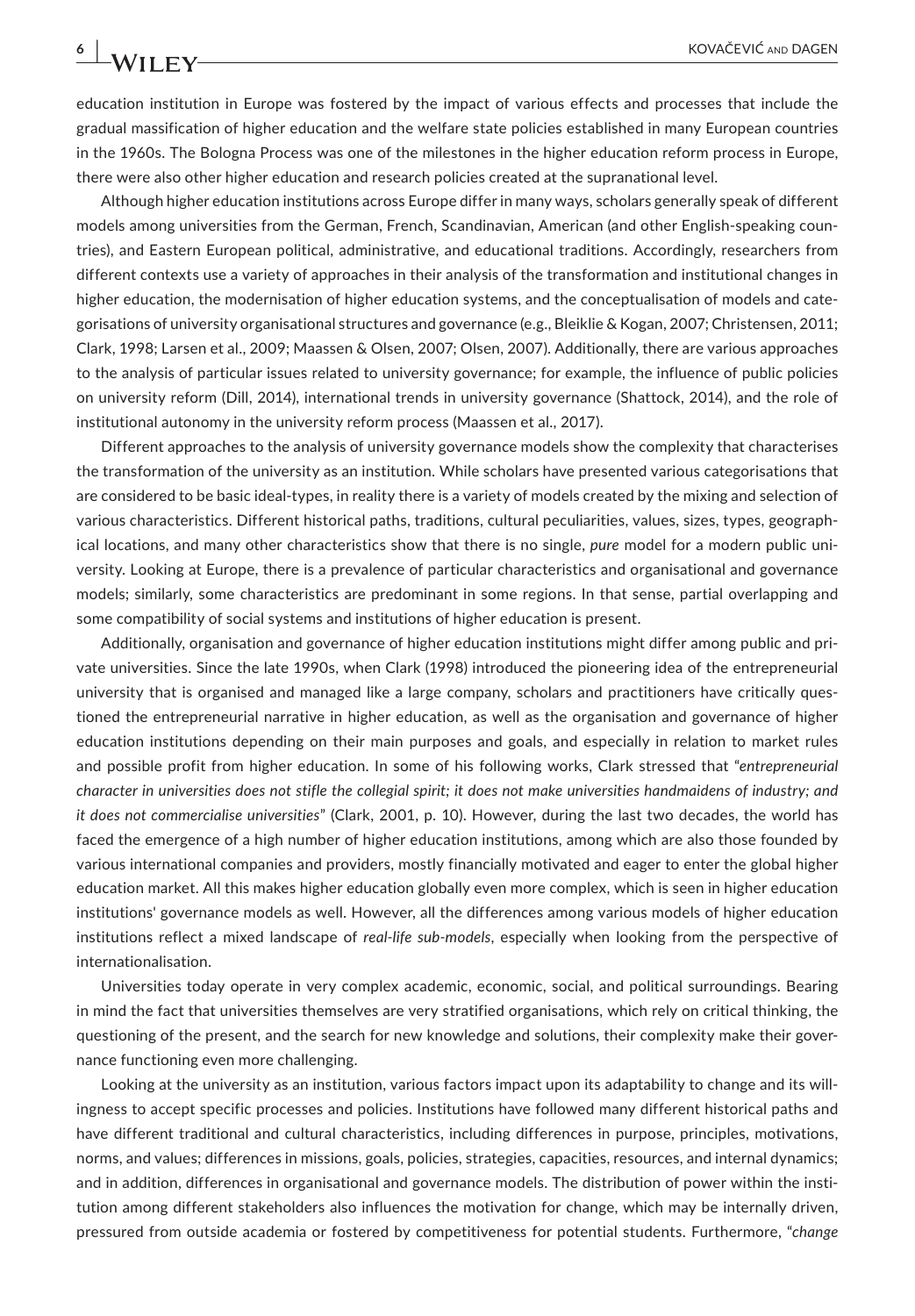*is affected by how strong the university is as an institution*" (Olsen, 2007, p. 46), which is reflected by the setting of short- and long-term goals and by the formulation of specific strategies and their successful implementation through the whole university organisation and structure.

In that sense, we see internationalisation as a two-fold concept: (1) a process that fosters cooperation between states, institutions, and organisations in higher education in order to bring global, international, and European dimensions to all functions of universities; and (2) a broad framework at the disposal of universities for creating new policies and activities that positively affect their capacity development.

Institutional differentiation in the field of internationalisation can be seen through three levels of realisation at universities. On the first level, higher education institutions are capable of defining needs and goals related to internationalisation, create sufficient policies and strategies in this area, and implement specific activities. On the second, there is a gap between declared institutional orientation to internationalisation as a concept and in policy, on one hand, and reality, in which its operationalisation is missing or weak. On the third level, higher education institutions do not recognise internationalisation as a driver, as a tool for transformation and modernisation, and as a possible framework for further development. This level is often characterised by a dominant orientation towards the needs of national and local society, resistance against foreigners, and a limited range of internationalisation initiatives and activities that rely mainly on individual efforts.

However, institutional readiness for self-reflection is the first precondition for institutional change. Institutional willingness to opt for change, and to risk moving away from well-known, established structures, procedures and rules at the individual and collective levels, requires competent leadership and visionary thinking. Open academic reflection on the present position and on a vision for the future needs to be perceived as a part of further university development, not as a threat. Discussions among academic leaders and university members with broad international experience need to contribute to these deliberations, while university governance must take full responsibility for adequate policies that will affect generations to come.

With respect to all the various characteristics of the university as an institution, in-depth and broad empirical research may give more specific answers regarding the reasons for different transformation and modernisation outcomes within higher education institutions. Further research may help explain the different speeds of transformation at European higher education institutions, especially regarding the adjustment of their governance models to the present changes.

#### **3.3** | **Internationalisation—A trigger for institutional change**

Universities function in a globalised world. Even when they are locally, regionally, or nationally oriented, they are still in a position to take into account a more global approach. Various initiatives and activities in internationalisation, therefore, represent a framework for further development and modernisation. While research at the majority of European universities follows supranational and global mechanisms that foster internationalisation, more specific educational activities at some individual universities need further institutional encouragement and development.

Some European universities have reached a level where there is a noticeable *matching* of governance models and internationalisation, both related to the broad concept and to policies for implementation, with strategic and structural documents that clearly elaborate the goals and activities of the institution. By contrast, some universities still lag behind in these processes. Generally, looking at the European and global higher education landscape, there are three different institutional approaches towards internationalisation. The first approach tries to interconnect general university policy and internationalisation, and includes all organisational units in initiatives and activities in the field by using both top-down and bottom-up principles of governing, decision making, and operation. The second, transitional approach, considers internationalisation as an important part of the university, but still as one of many aspects in its functioning. The third approach is characteristic of universities that continue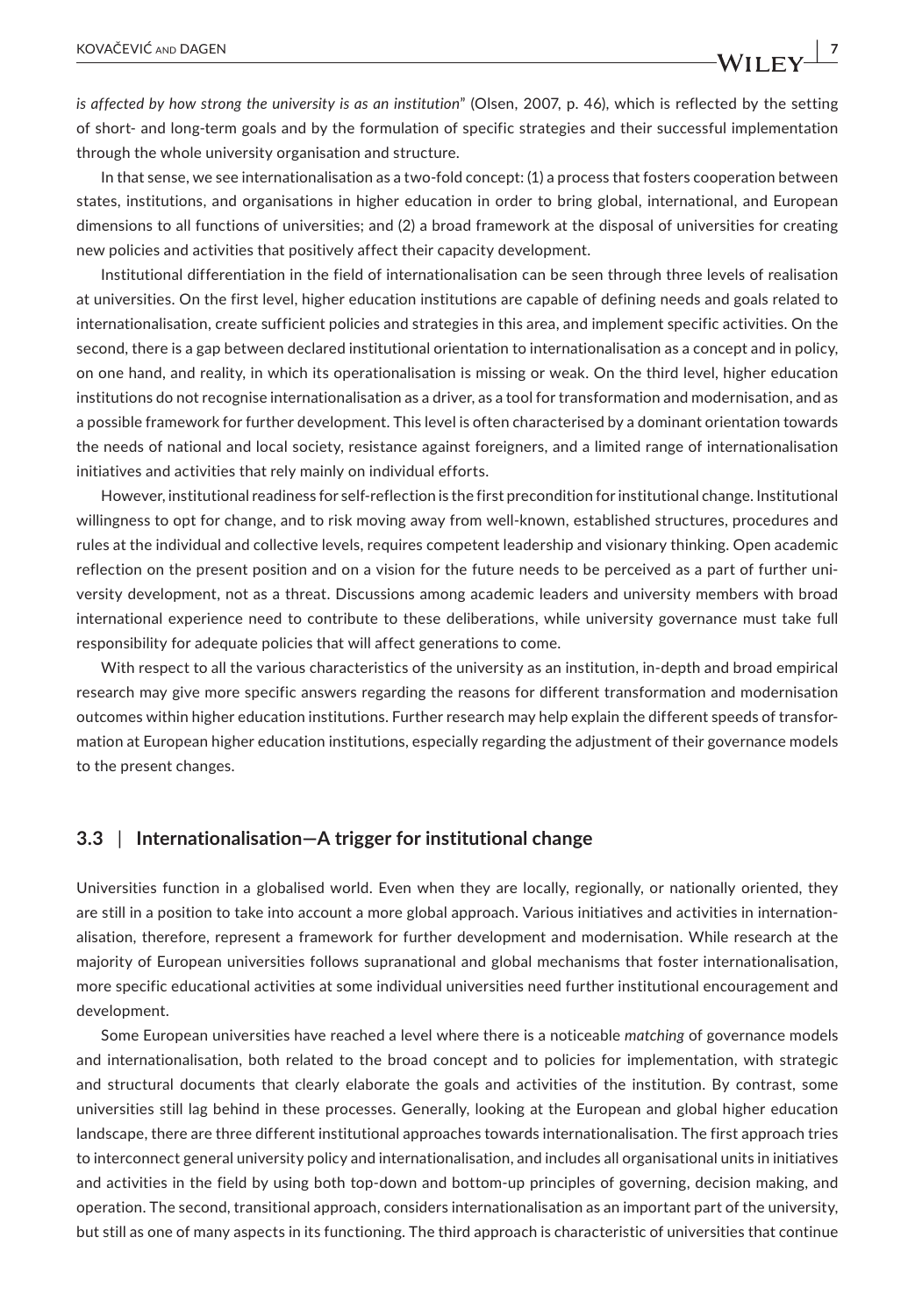to view internationalisation as a challenge. In these institutions, the internationalisation policy is insufficiently structured and not operationalised, associated with a lack of professional administration that can implement new concepts and with activities that rely on internationalisation at the middle and lower organisational levels, and is limited to isolated activities. In addition, there is no connection between governance and internationalisation; goals in this area of functioning are not determined and elaborated, while intra-institutional communications are not sufficient. In such institutional contexts, internationalisation policy stays at the university middle management level, the top-down approach is weak, and the initiation of implementation processes is only superficial. A good example of this phenomenon is the assembling of a large number of institutional agreements, but without any further follow-up.

However, internationalisation today should not be treated as merely one of several policies of university management, but rather as an important driving force that permeates all the segments of the functioning of higher education institutions and fosters transformation and modernisation. In that sense, it seeks in parallel new models of university leadership, as well as various models of communication, professionalisation of administration, and operationalisation at the middle-management level. All in all, internationalisation has also become a factor in increasing internal controls within institutions, as it carries risks, both financial and reputational. Many higher education institutions, therefore, have created procedures and processes with the aim of evaluating specific activities and policies, which include internationalisation as well (e.g., partnerships and memberships in various international organisations, programmes and projects). All these controls directly or indirectly impact the work and freedom of academic staff (e.g., Braun et al., 2015; Maassen, 2017).

Even *locally* focused higher education institutions should opt for internationalisation, at least as one part of general university policy. In that sense, the *local character* is not in contrast with the need to be (more) internationalised. However, an institution in this position still needs to have a specific functioning rationale and should pursue the operationalisation of specific goals and activities.

Internationalisation as a concept and as a policy cannot be shaped in one form only and pursued by all higher education institutions worldwide. While, for some higher education institutions, internationalisation is an important necessity and is fully embraced within the system, others opt for some specific aspects of internationalisation, and finally, there are universities that treat internationalisation only at a superficial level, in words alone, mainly as some form of institutional *decoration*. There is certainly no one model for internationalisation that fits all, but institutions should search for the type of internationalisation that best fits their needs and capacities. University governance models should be aligned both horizontally and vertically and must apply both top-down and bottom-up approaches in order to help embed institutional internationalisation. In that sense, it seems that the most challenging task is to find the intersection between the governance model and internationalisation, for promoting university modernisation in a way that permeates through the whole organisational structure of institutions.

University governance is expected to develop policies and to introduce mechanisms and tools in order to enable the operationalisation of internationalisation for which professional staff will be needed. Well-designed organisational structures, strategies, documents, and procedures rely on the professional management and administration necessary for successful implementation of an internationalisation policy. Depending on their specific goals, modern higher education institutions need educated and well-trained professionals with specific skills.

The university internationalisation process has been dramatically affected by digital transformation in higher education, which has established new options for change and management and, at the same time, has raised new kinds of concerns of institutional competitiveness and sustainability. In order to enhance the quality of the internationalisation process, a proper digitised environment is needed (Lääts et al., 2019). A particular aspect of internationalisation in research is related to data management and changes brought about by digitalisation. A significant shift in the last decade has revisited priorities in data management and sharing, emphasising that research data need to be managed and open, but also findable, accessible, interoperable, and reusable (FAIR) (Higman et al., 2019). A digital revolution has accelerated research and brought many changes to how research is organised and conducted and how data is managed, and has started the process of the fundamental transformation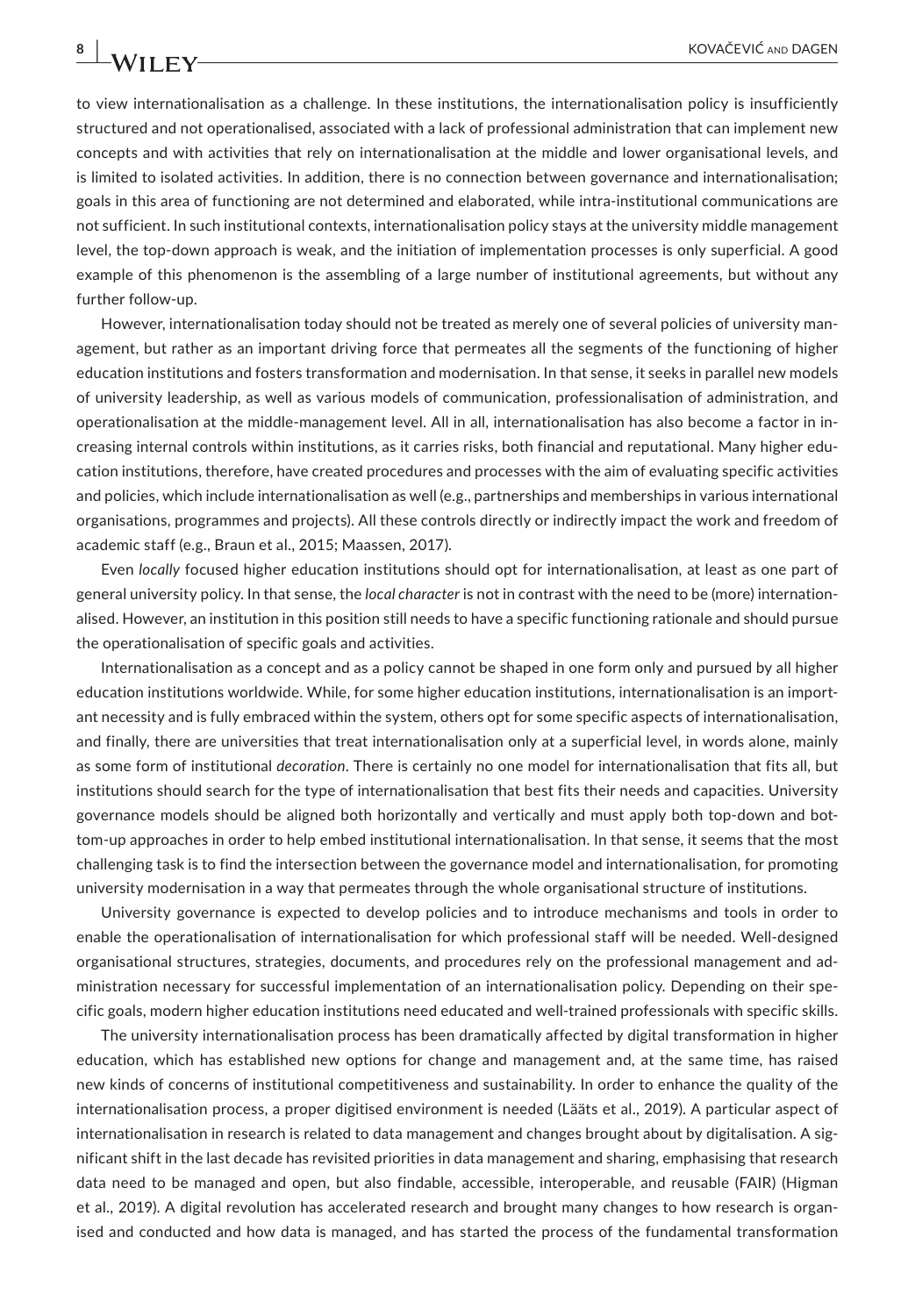of the entire research lifecycle (European Commission, 2018). Additionally, digital transformation covers three different elements within each higher education institution: (1) technological, which encourages (even) more use of new digital technology; (2) organisational, which is oriented towards changes in organisational processes and the creation of new governance models; and (3) social, which requires openness and reduces resistance to change (European Commission, 2018). All in all, the development of new technology requires that universities adopt, and change, their organisational structures and governance, which includes adjustments of their internationalisation strategies and corresponding activities as well. How this will affect the present forms of internationalisation, and whether it will actually reduce international physical movement of researchers, students, and administrative staff and replace it with online activities, will depend on the individual higher education institution's policy and its management.

As has already been pointed out, no higher education institution can develop all modes of internationalisation; in fact, there is no need for that. Europe as a region shows a variety of specific approaches to internationalisation. From the point of view of institutional governance, these differences could also be correlated with the capacity of university management for institutional self-reflection. At present, this is not overtly in place in every academic milieu. The development of specific strategies, goals and activities, with a special niche and parallel capacitybuilding, as well as the introduction of new governance models, further professionalisation, and implementation of new procedures and tools in the field of internationalisation, will probably become a necessity in the years to come. While all higher education institutions, even at the superficial level, are eager to follow general trends in internationalisation, due to a lack of operationalisation, especially in some regions, it is expected that differences in the (successful) implementation of internationalisation policies and activities will create even more diversity among higher education institutions in the future.

The introduction of new procedures and rules that follow the rationale of internationalisation include, for example, a changed role for decision-making bodies such as university senates; the international recruitment of rectors or presidents and other university leaders; the presence of international experts on university boards and internationally experienced management; the introduction of more skilled professionals into university structures; the strong involvement of internationally oriented researchers; and the parallel introduction of more skilled professionals into university structures, together with further development of new organisational and governance models. These are only some of the mechanisms and tools that can continuously contribute to the transformation and modernisation of the university.

### **3.4** | **Internationalisation—A tool for meeting society's needs and challenges**

Internationalisation might be jeopardised by social pressures, as seen in 2020, arising from the global COVID-19 pandemic or as a result of the deep economic and financial crisis. Such pressures require a revisiting of present models, policies, and activities and the initiation of new ones. Internationalisation is not an exception; indeed, it is significantly affected by the new reality, and institutions will need to make careful decisions about what kind of internationalisation will be optimal for their local and national needs in the very near future. Competition related to internationalisation will increase, and universities that have gained *policy-learning lessons* from previous transformation stages might adapt more quickly to new circumstances. The new reality has already encouraged higher education institutions to start carefully analysing all the aspects of internationalisation and their realisation, from the baccalaureate to the doctoral level and especially in the area of research, and to rethink their policies and organisational models. Although some aspects of internationalisation may change, it will not vanish from higher education. Internationalisation will be transformed into different shapes, forms, and effects, but it will remain an important part of the university's functioning. Since internationalisation places additional demands on the governance of the modern university, it seems the whole model should be adjusted, especially by building capacity and giving more authority to the middle management level in university policy implementation processes.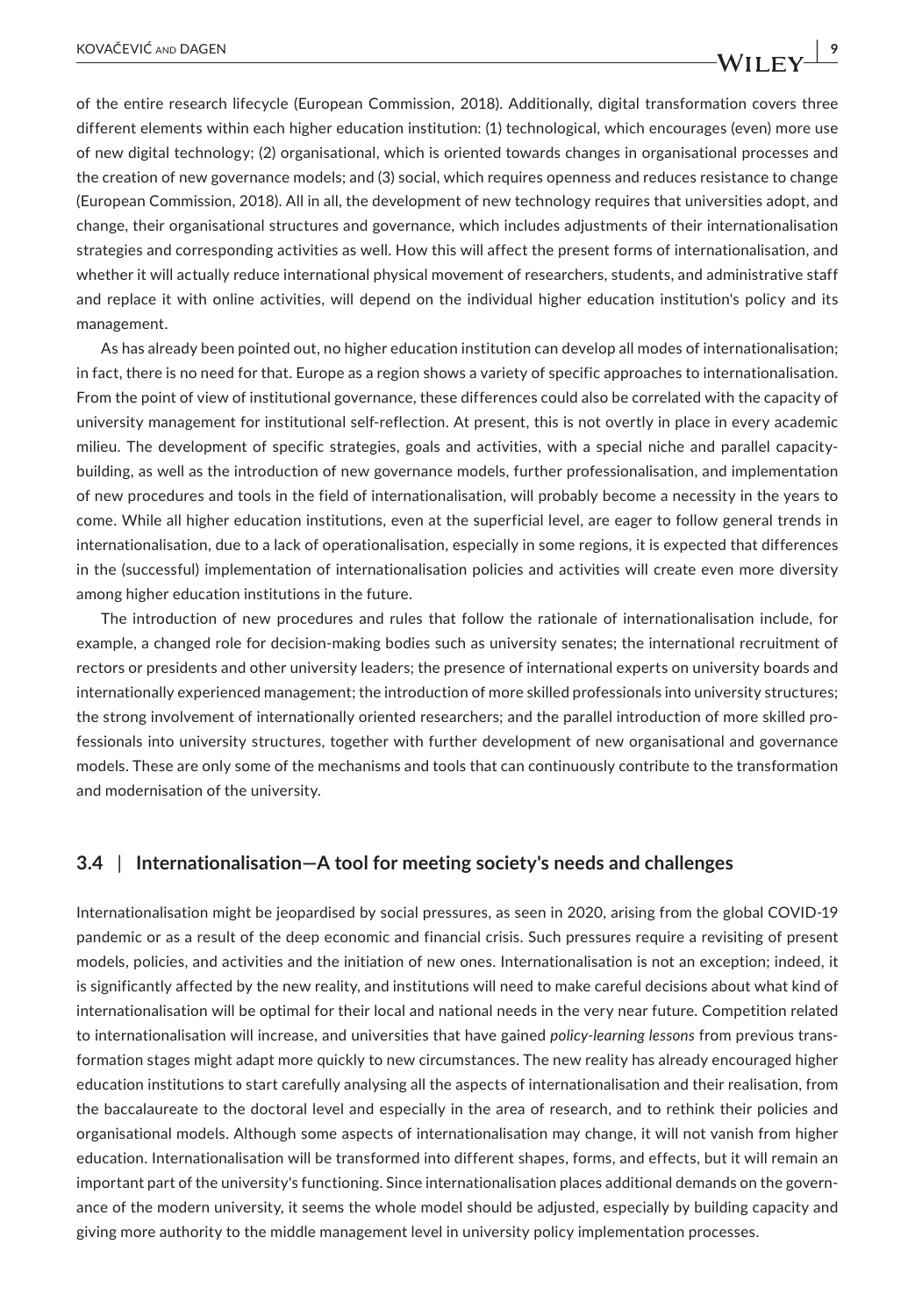## It is expected that the global financial and economic crisis caused by the effects of the COVID-19 pandemic in 2020 will prompt a reduction of staff, but at the same time, will increase the institutional need for more skilled professionals trained for new and more complex university activities.

Unfortunately, while globalisation still represents an important force in higher education, parallel deglobalisation tendencies, such as growing nationalism and populism in some countries, already cause, and will continue to cause, even more powerful effects on society, higher education, and universities. Therefore, it is not surprising that the intertwining of all these phenomena will continue to influence university policies and governance. Bearing in mind all the effects presented here, both national governments and university management will simultaneously need to take into account national and institutional needs. This could potentially cause some tensions and contradictions in the shaping of policies, requiring experienced leaders to balance these contrasts. As much as they will need to have good skills for academic leadership, they will also need to be very sensitive to the pulse of society. In that sense, internationally experienced individuals who understand social context should recognise the advantages of internationalisation and its role in the faster and successful transformation of university policies.

In the years to come, the rethinking of demographic change and societal needs, as well as their connection with the concept of internationalisation, will be a demanding challenge for university leaders and management, especially when taking into account the changing priorities within and across generations that will follow. With increasingly ageing populations, we can expect further movement of people towards cities, increased inter-connection and a growing need for more interaction between academia, business, and the economy. Those who opt to work in research will need to be even more internationally oriented, the world circulation of the best talents will be even more present, and head-hunting activities will increase. Simultaneously, brain-drain will remain a major challenge, especially significant for less developed countries and less attractive academic environments. Internationalisation in the context of institutional change and social demand is already, and will continue to be, a relevant component of the modernisation process.

## **4** | **CONCLUSION**

As presented in this perspective paper, it is increasingly likely that we are entering an era when universities will have an important role as a stabiliser in society. Universities will probably not disappear, as some experts speculate; rather, they will play an increasingly important role, but they will also need to transform and adapt to all the changes in their surroundings. To know how to manage a complex matrix of different missions and roles and how to have a positive impact on society, universities will need to interact with their environments across all their functions.

Different actors and stakeholders, experts and scholars have different opinions, from those who see this crisis as an opportunity for a radical change to others who think universities will become unnecessary in a rapidly changing global society. All these contrasting attitudes indicate the importance of finding effective new university governance models and organisational structures, and new forms of operationalisation for internationalisation policies in changed circumstances.

In a globalised world, Europe as a region has no option other than to consider internationalisation as an important aspect of higher education. Nevertheless, in Europe, as in other world regions, there are significant differences in the implementation of internationalisation policies and activities. Universities are differently motivated in the pursuit of internationalisation, and there is a wide variety in its implementation. There may even be some conflict between institutional orientations on internationalisation, with some actively committed to high levels of internationalisation and others more focused on their own national and regional capacities. Universities need to be in a position to appreciate internationalisation, its different forms, and its motivations and to perceive it as a means for enabling better connectedness, collaboration, and cultural and social development in general.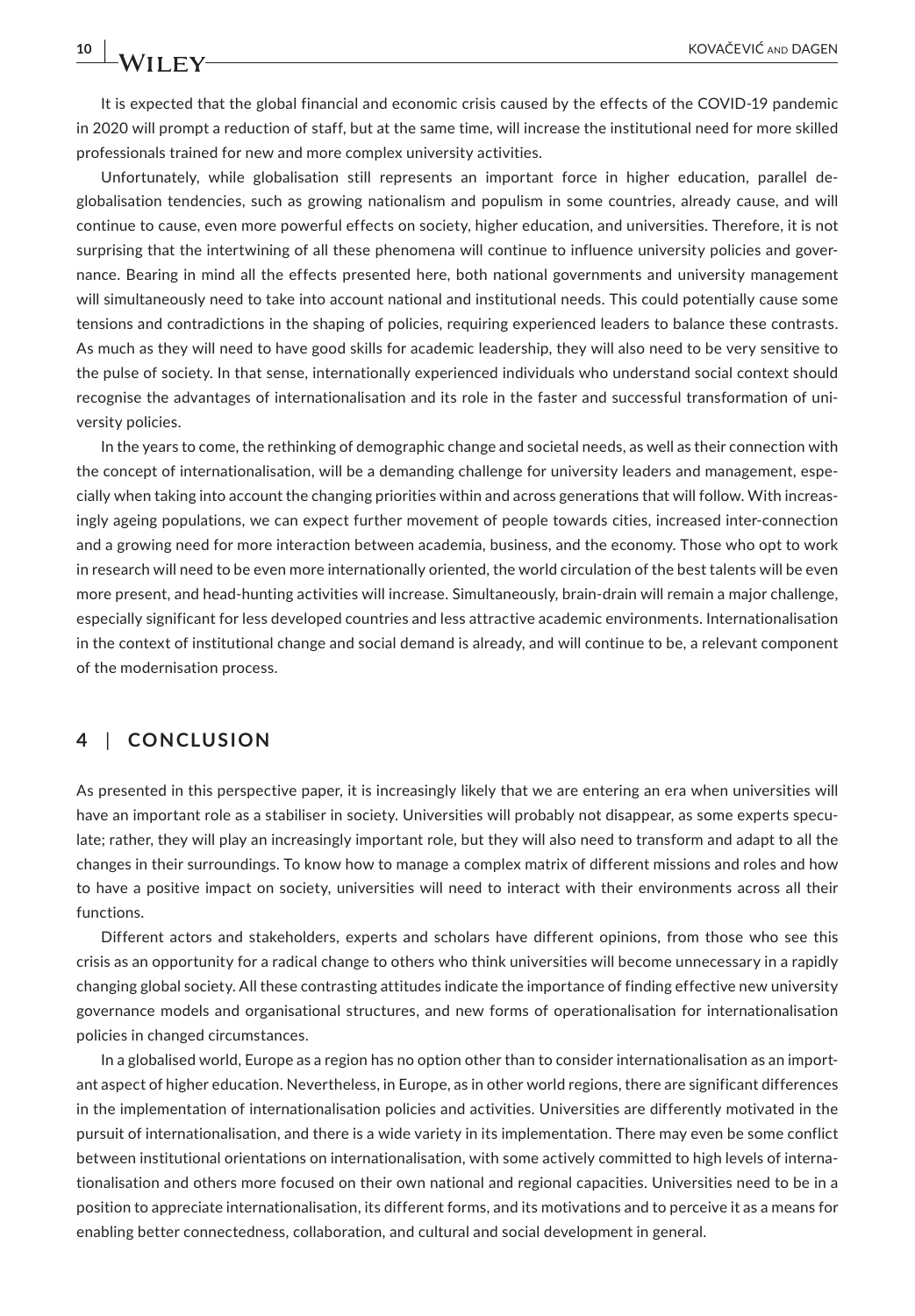Furthermore, the new situation with the COVID-19 pandemic requires a rethinking of online communication in higher education and new forms of internationalisation; important questions are raised about whether virtual activities are sufficient to meet the needs of students and staff, how to organise and maintain the quality of educational processes, and how to organise mobility. Additionally, will all the adjustments we are now making in the system vanish once the pandemic crisis is over, or will we retain a whole new concept of university functioning in the future? Will the new reality bring changes in financing and in the number of students?

Looking at internationalisation diachronically, taking into account its role in the past and present, and its various institutional aspects in different university contexts as well, our kaleidoscopic perspective identified the key factors that might play an important role in the further development of internationalisation in higher education, and university governance in Europe and globally.

In the Discussion section, we presented different roles that internationalisation plays in the functioning of a university—policy making, governance, the transformation process, and answering to the needs of society. Due to the unavoidable impact of globalisation, as well as policies created at the supranational level, internationalisation has been confirmed as an inevitably significant force in the development of higher education and of universities as institutions. Based on our literature review and analysis, we found that internationalisation has multiple faces in the institutional framework of a university—it is used as an important element in the creation of new policies; as a possible driving force towards changing and upgrading governance forms and models; as a possible accelerator and trigger of institutional changes; and, finally, as a powerful tool in answering the society's ever-growing needs and challenges. Taking into account all of these aspects, our analysis confirmed that internationalisation might be used by university managements and policymakers as a positive driver for change, especially in milieus where inter-institutional forces are missing or are weak.

If we change the forms of internationalisation, further analysis is needed for informing how to adapt present university governance models, organisational structures, and operationalisation of university policies to meet the new reality permanently in the future. Additionally, it might be possible that the mobility concept, as a part of internationalisation, will change permanently, especially its cultural dimension. Indeed, the solutions for meeting the new reality cannot be considered separately from the rethinking of the future of the university as an institution. To this end, university governance needs to employ additional efforts in searching for the appropriate institutional solutions. Still, our analysis is not sufficient to draw more final conclusions. In that sense, further research should bring more detailed insights to internationalisation and university governance, and more reliable data on their mutual relations, taking especially into account the significance of various contexts and specific university traditions, and existing academic norms and values at a micro-level.

Finally, bearing in mind that the new reality will probably result in even larger gaps between centres and peripheries, a special concern will be the creation of less advanced, less complex academic environments in order to ensure more successful and efficient implementation of the newly adopted university policies. This raises the following question. Will less internationalised universities find it easier to adapt to new models appropriate for the new reality? Perhaps they will do so even more successfully than those that have already undergone transformation and modernisation processes and invested their resources in the development of specific internationalisation models?

One point is certain. Universities must rethink existing models and decide how to change and upgrade their activities. Internationalisation cannot be separated from university governance models and must permeate the entire organisational structure. Overall institutional functioning must be addressed in order to close the loop and to maintain an efficient and attractive university environment.

> Melita Kovačević<sup>1</sup> Tamara Dagen<sup>2</sup>

1 *Faculty of Education and Rehabilitation Sciences, University of Zagreb, Zagreb, Croatia* 2 *Central Office for Communication and Public Relations Croatia, University of Zagreb, Zagreb, Croatia*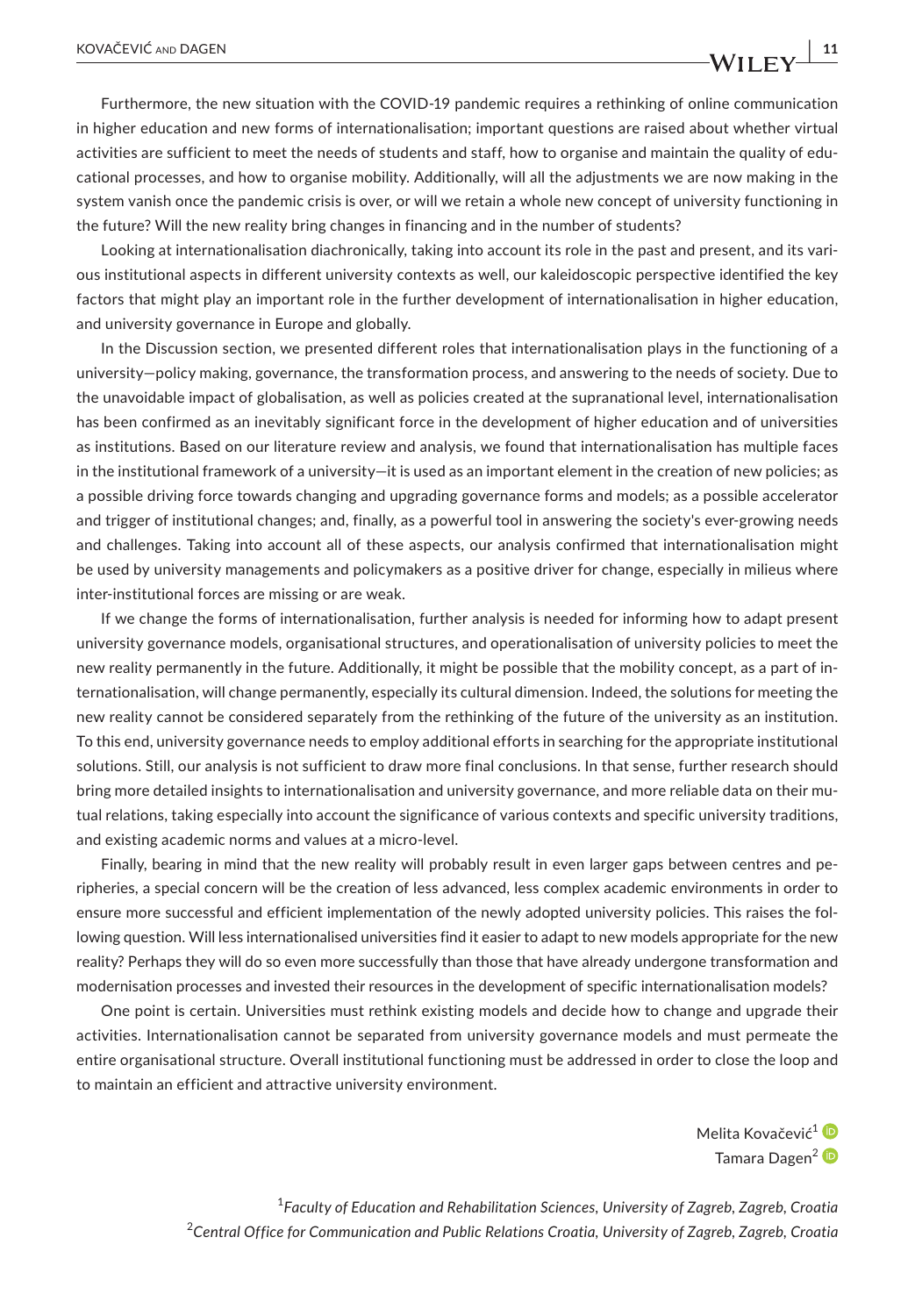#### **Correspondence**

Melita Kovačević, Faculty of Education and Rehabilitation Sciences, University of Zagreb, Borongajska cesta 83f, 10 000 Zagreb, Croatia. Email: [melita.kovacevic@unizg.hr](mailto:melita.kovacevic@unizg.hr)

#### **ORCID**

*Melita Kovačevi[ć](https://orcid.org/0000-0002-0007-7783)* <https://orcid.org/0000-0002-0007-7783> *Tamara Dagen* <https://orcid.org/0000-0002-1685-7119>

#### **REFERENCES**

- Altbach, P. G., Reisberg, L., & Rumbley, L. E. (2009). *Trends in global higher education: Tracking an academic revolution*. Report prepared for the UNESCO 2009 World Conference on Higher Education. UNESCO. [http://www.cep.edu.rs/](http://www.cep.edu.rs/public/Altbach,_Reisberg,_Rumbley_Tracking_an_Academic_Revolution,_UNESCO_2009.pdf) [public/Altbach,\\_Reisberg,\\_Rumbley\\_Tracking\\_an\\_Academic\\_Revolution,\\_UNESCO\\_2009.pdf](http://www.cep.edu.rs/public/Altbach,_Reisberg,_Rumbley_Tracking_an_Academic_Revolution,_UNESCO_2009.pdf)
- Bleiklie, I., & Kogan, M. (2007). Organization and governance of universities. *Higher Education Policy*, *20*(4), 477–493. <https://doi.org/10.1057/palgrave.hep.8300167>
- Braun, D., Benninghoff, M., Ramuz, R., & Gorga, A. (2015). Interdependency management in universities: A case study. *Studies in Higher Education*, *40*(10), 1829–1843.<https://doi.org/10.1080/03075079.2014.914913>
- Christensen, T. (2011). University governance reforms: Potential problems of more autonomy? *Higher Education*, *62*(4), 503–517. <https://doi.org/10.1007/s10734-010-9401-z>
- Clark, B. R. (1983). *The higher education system: Academic organisation in cross-national perspective*. University of California Press.
- Clark, B. R. (1998). *Creating entrepreneurial universities: Organizational pathways of transformation*. Issues in higher education. Emerald Group Publishing Limited.
- Clark, B. (2001). The entrepreneurial university: New foundations for collegiality, autonomy, and achievement. *Higher Education Management*, *13*(2), 9–24.
- Dagen, T., Doušak, M., Fink-Hafner, D., Hafner-Fink, M., & Novak, M. (2019). Defining internationalisation, globalisation and Europeanisation in higher education. *Teorija in Praksa*, *56*(2), 643–659.
- Dagen, T., & Fink-Hafner, D. (2019). *Impact of globalisation on internationalisation of universities*. Fakulteta za družbene vede, Založba FDV.
- De Wit, H. (1993, June, 7–10). On the definition of international education. *EAIE Newsletter*, *11*.
- De Wit, H. (2002). *Internationalization of higher education in the United States of America and Europe: A historical, comparative, and conceptual analysis*. Greenwood Publishing Group.
- De Wit, H., & Hunter, F. (2015a). The future of internationalization of higher education in Europe. *International Higher Education*, *83*, Special Issue, 2–3. <https://doi.org/10.6017/ihe.2015.83.9073>
- De Wit, H., & Hunter, F. (2015b). Understanding internationalisation of higher education in the European context. In H. De Wit, F. Hunter, L. Howard, & E. Egron-Polak (Eds.), *Internationalisation of higher education* (pp. 41–58). European Parliament.
- Dill, D. D. (2014). Public policy design and university reform: Insights into academic change. In C. Musselin & P. Teixeira (Eds.), *Reforming higher education* (Vol. *41*, pp. 21–37). Springer. [https://doi.org/10.1007/978-94-007-7028-7\\_2](https://doi.org/10.1007/978-94-007-7028-7_2)
- European Commission. (2018). *Turning FAIR into reality*. Final Report and Action Plan from the European Commission Expert Group on FAIR Data. [https://op.europa.eu/en/publication-detail/-/publication/7769a148-f1f6-11e8-9982-01aa7](https://op.europa.eu/en/publication-detail/-/publication/7769a148-f1f6-11e8-9982-01aa75ed71a1) [5ed71a1](https://op.europa.eu/en/publication-detail/-/publication/7769a148-f1f6-11e8-9982-01aa75ed71a1)
- European Ministers of Education. (1999). *Bologna declaration*. European Ministers of Education. [https://www.eurashe.eu/](https://www.eurashe.eu/library/modernising-phe/Bologna_1999_Bologna-Declaration.pdf) library/modernising-phe/Bologna 1999 Bologna-Declaration.pdf
- European Union. (1957). *Treaty establishing the European Community (Consolidated Version)*. *Rome Treaty*. 25 March 1957. [https://ec.europa.eu/archives/emu\\_history/documents/treaties/rometreaty2.pdf](https://ec.europa.eu/archives/emu_history/documents/treaties/rometreaty2.pdf)
- European Union. (1992, February 7). *Treaty on European Union (Consolidated Version), Treaty of Maastricht*. Official Journal of the European Communities C 325/5; 24 December 2002. [https://eur-lex.europa.eu/legal-content/EN/TXT/](https://eur-lex.europa.eu/legal-content/EN/TXT/PDF/?uri=CELEX:11992M/TXT) PDF/?uri=[CELEX:11992M/TXT](https://eur-lex.europa.eu/legal-content/EN/TXT/PDF/?uri=CELEX:11992M/TXT)
- European Union. (2007, December 13). *Treaty of Lisbon Amending the Treaty on the European Union and the Treaty Establishing the European Community*. 13 007, 2007/C 306/0. [https://eur-lex.europa.eu/legal-content/EN/TXT/?uri](https://eur-lex.europa.eu/legal-content/EN/TXT/?uri=celex%3A12007L%2FTXT)=celex [%3A12007L%2FTXT](https://eur-lex.europa.eu/legal-content/EN/TXT/?uri=celex%3A12007L%2FTXT)
- Finger, C. (2011). *The social selectivity of international mobility among German university students: A multi-level analysis of the impact of the Bologna process*. No. SP I 2011-503. WZB Discussion Paper. Berlin, Germany: Wissenschaftszentrum Berlin für Sozialforschung (WZB).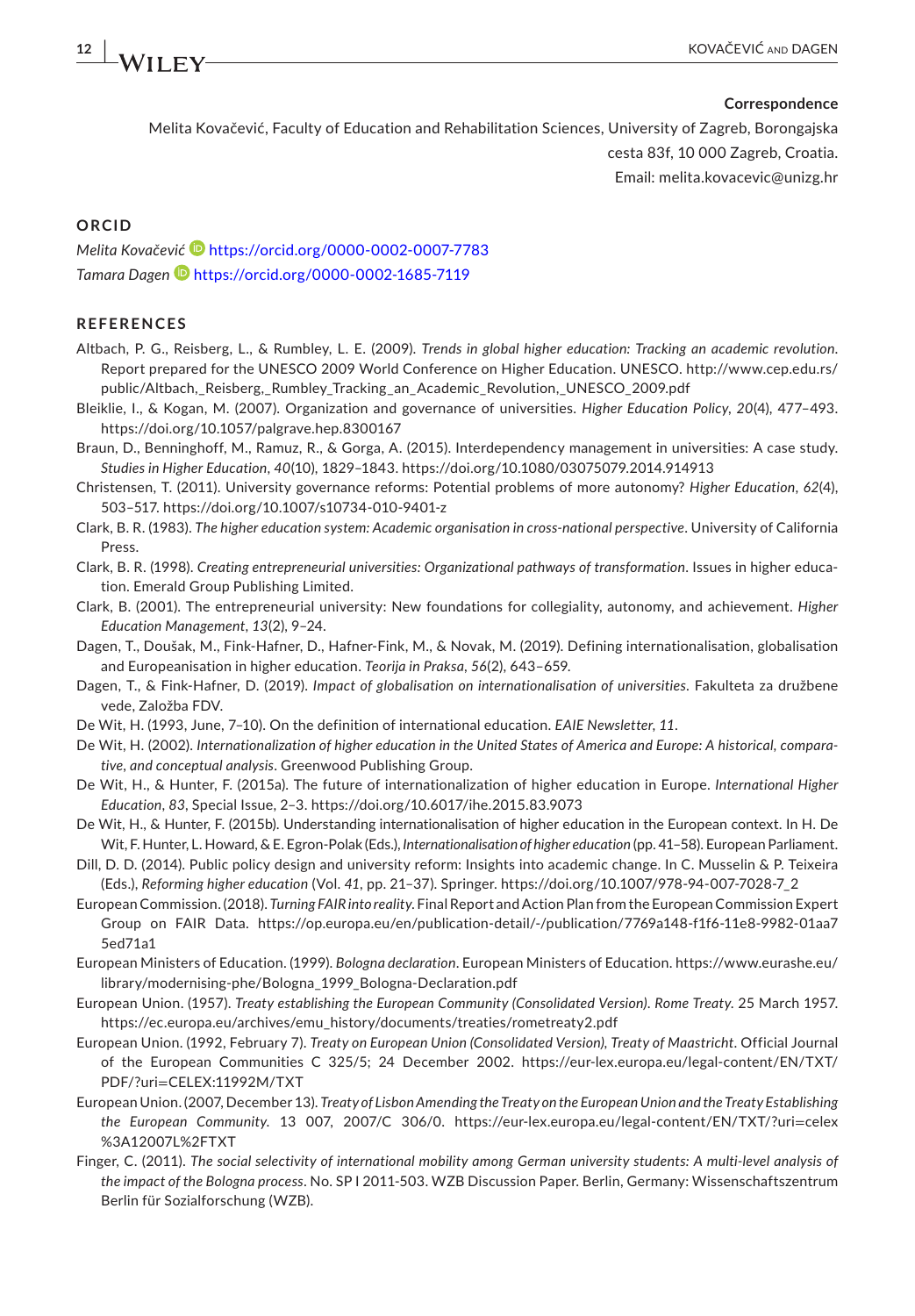- Fink-Hafner, D., & Dagen, T. (2017). Globalisation in higher education Policies: Multidisciplinary insights. *Teorija in Praksa*, *54*(3–4), 572–591.
- Harari, M. (1972). *Global dimensions in US education: The university*. Center for War/Peace Studies.
- Held, D., & McGrew, A. (2000). *The global transformations reader*. Polity Press.
- Held, D., McGrew, A., Goldblatt, D., & Perraton, J. (2003). Rethinking globalisation. In D. Held & A. McGrew (Eds.), *The global transformations reader: An introduction to the globalisation debate* (pp. 67–74). Polity Press.
- Higman, R., Bangert, D., & Jones, S. (2019). Three camps, one destination: The intersections of research data management, FAIR and Open. *Insights*, *32*(1), 1–9. [https://goedoc.uni-goettingen.de/bitstream/handle/1/16174/468-4518-1-PB.](https://goedoc.uni-goettingen.de/bitstream/handle/1/16174/468-4518-1-PB.pdf?sequence=1&isAllowed=y) [pdf?sequence](https://goedoc.uni-goettingen.de/bitstream/handle/1/16174/468-4518-1-PB.pdf?sequence=1&isAllowed=y)=1&isAllowed=y
- Kerr, C. (2001). *The uses of the university*. Harvard University Press.
- Kim, T. (2009). Shifting patterns of transnational academic mobility: A comparative and historical approach. *Comparative Education*, *45*(3), 387–403. <https://doi.org/10.1080/03050060903184957>
- Knight, J. (1994). *Internationalization: Elements and checkpoints*. CBIE Research, No. 7, 1–14.
- Knight, J. (2003). Updated definition of internationalization. *International Higher Education*, *33*, 2–3. [https://doi.](https://doi.org/10.6017/ihe.2003.33.7391) [org/10.6017/ihe.2003.33.7391](https://doi.org/10.6017/ihe.2003.33.7391)
- Knight, J., & De Wit, H. (1995). Strategies for internationalization of higher education: Historical and conceptual perspectives. In H. De Wit (Ed.), *Strategies for internationalization of higher education: A comparative study of Australia, Canada, Europe and the United States of America* (pp. 5–33). European Association for International Education.
- Lääts, K., Kask, K., Alexandr, T., & Kleinheyer, B. (2019). *White paper on digital transformation of universities' internationalization process*. Collaboration in Higher Education for Digital Transformation on European Business (CHEDTEB). [https://www.chedteb.eu/media/attachments/2019/08/25/white\\_paper\\_on\\_digitalisation\\_universities.pdf](https://www.chedteb.eu/media/attachments/2019/08/25/white_paper_on_digitalisation_universities.pdf)
- Larsen, I. M., Maassen, P., & Stensaker, B. (2009). Four basic dilemmas in university governance reform. *Higher Education Management and Policy*, *21*(3), 1–18.<https://doi.org/10.1787/hemp-21-5ksdxgpdnds1>
- Maassen, P. (2017). The university's governance paradox. *Higher Education Quarterly*, *71*(3), 290–298. [https://doi.](https://doi.org/10.1111/hequ.12125) [org/10.1111/hequ.12125](https://doi.org/10.1111/hequ.12125)
- Maassen, P., Gornitzka, Å., & Fumasoli, T. (2017). University reform and institutional autonomy: A framework for analysing the living autonomy. *Higher Education Quarterly*, *71*(3), 239–250. <https://doi.org/10.1111/hequ.12129>
- Maassen, P., & Olsen, J. P. (Eds.). (2007). *University dynamics and European integration* (Vol. *4*). Springer.
- Marginson, S., & Considine, M. (2000). *The enterprise university: Power, governance and reinvention in Australia*. University Press.
- Marginson, S., & Van der Wende, M. (2007). *Globalisation and higher education*. OECD Education Working Papers, No. 8. OECD Publishing.<https://doi.org/10.1787/173831738240>
- Martens, K., & Wolf, K. D. (2009). Boomerangs and Trojan horses: The unintended consequences of internationalising education policy through the EU and the OECD. In A. Amaral, G. Neave, C. Musselin, & P. Maassen (Eds.), *European integration and the governance of higher education and research* (pp. 81–107). Springer.
- Neave, G. (1997). *The European dimension in higher education. An historical analysis*. Background document to the Conference 'The Relationship between Higher Education and the Nation-State', 7–9 April, Enschede, Netherlands.
- Neave, G., & Maassen, P. (2007). The Bologna process: An intergovernmental policy perspective. In G. Neave & P. Maassen (Eds.), *University dynamics and European integration* (pp. 135–154). Springer.
- Olsen, J. P. (2007). The institutional dynamics of the European university. In G. Neave & P. Maassen (Eds.), *University dynamics and European integration* (pp. 25–54). Springer.
- Powell, J. J. W. (2010). *Comparing transfers of skill formation institutions in Germany, Great Britain and the United States*. Presentation at the INVEST Workshop on Institutional Change at the Nexus of Vocational and Higher Education, 7/1/2010. Berlin, Germany: Wissenschaftszentrum Berlin für Sozialforschung (WZB).
- Rectors of European Universities. (1988). *Magna Charta Universitatum*. [http://www.magna-charta.org/resources/files/](http://www.magna-charta.org/resources/files/the-magna-charta/english) [the-magna-charta/english](http://www.magna-charta.org/resources/files/the-magna-charta/english)
- Ridder-Symoens, H. D. (Ed.). (1992). *Universities in the middle ages. A history of the university in Europe* (Vol. *1)*. Cambridge University Press.
- Scott, P. (1998). Massification, internationalization and globalization. In P. Scott (Ed.), *The globalization of higher education* (pp. 108–129). The Society for Research into Higher Education, Open University Press.
- Seeber, M., Cattaneo, M., Huisman, J., & Paleari, S. (2016). Why do higher education institutions internationalize? An investigation of the multilevel determinants of internationalization rationales. *Higher Education*, *72*(5), 685–702. <https://doi.org/10.1007/s10734-015-9971-x>
- Shattock, M. (Ed.). (2014). *International trends in university governance: Autonomy, self-government and the distribution of authority*. Routledge.
- Tanaka, M. (2005). *The cross-cultural transfer of educational concepts and practices: A comparative study*. Symposium Books.
- Teichler, U. (2004). The changing debate on internationalisation of higher education. *Higher Education*, *48*(1), 5–26. <https://doi.org/10.1023/B:HIGH.0000033771.69078.41>
- University of Bologna. (2021). *Università di Bologna*. Website. <https://www.unibo.it/it>